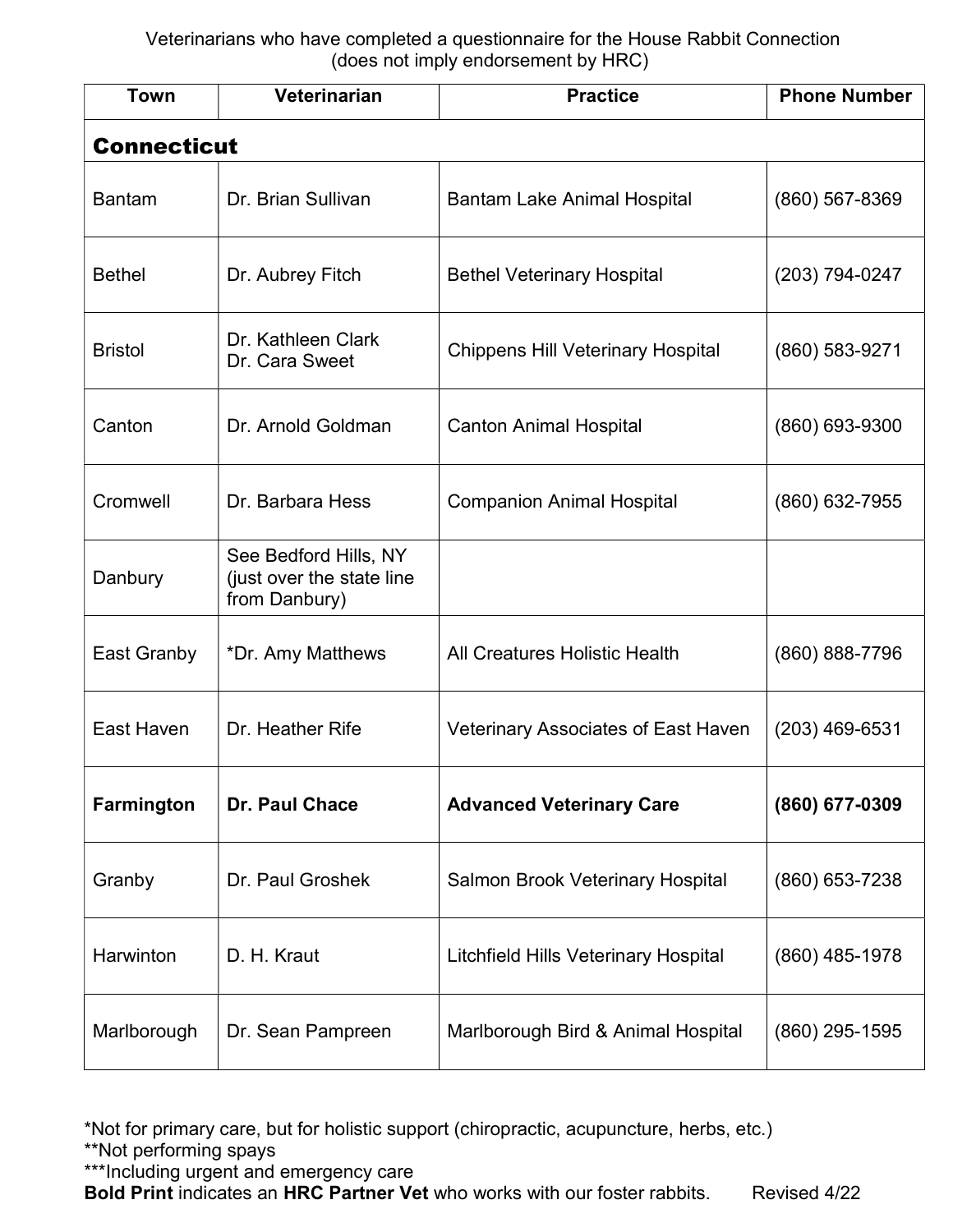| <b>Town</b>          | Veterinarian                                                          | <b>Practice</b>                                               | <b>Phone Number</b> |
|----------------------|-----------------------------------------------------------------------|---------------------------------------------------------------|---------------------|
| Middletown           | ***Dr. Peter Sojka                                                    | <b>Pieper Veterinary</b>                                      | (860) 347-8387      |
| North Haven          | Dr. Julia Shakeri                                                     | <b>Central Hospital for Veterinary</b><br>Medicine            | $(203) 865 - 0878$  |
| Plainville           | Dr. Fred Cesana                                                       | <b>VCA Old Canal Animal Hospital</b>                          | $(860)$ 747-2759    |
| Ridgefield           | See South Salem, NY<br>(just over the state line)<br>from Ridgefield) |                                                               |                     |
| <b>Suffield</b>      | <b>Dr. Anita Sabellico</b>                                            | <b>Suffield Veterinary Hospital</b>                           | (860) 668-4041      |
| Wilton               | Dr. Clare Fahy                                                        | <b>South Wilton Veterinary Group</b>                          | $(203) 762 - 2002$  |
| <b>Massachusetts</b> |                                                                       |                                                               |                     |
| Ashland              | Dr. Cristina Valas                                                    | <b>Family Pet Hospital</b>                                    | $(508)$ 231-1223    |
| Haydenville          | Dr. Robin Karlin<br>Dr. Bud Allen                                     | <b>Family Veterinary Center</b>                               | $(413)$ 268-8387    |
| Lexington            | Dr. Claudia Kessen-<br><b>Banks</b>                                   | Lexington-Bedford Veterinary<br>Hospital                      | (781) 862-3670      |
| Lunenburg            | Dr. Carl Flinkstrom                                                   | <b>Lunenburg Veterinary Hospital</b>                          | $(978)$ 345-2623    |
| Montague             | Dr. Peg Piwonka                                                       | <b>Windy Hollow Veterinary Clinic</b>                         | (413) 367-0062      |
| North Grafton        | Dr. Jennifer Graham                                                   | <b>Tufts Cummings School of</b><br><b>Veterinary Medicine</b> | (508) 839-5395      |

\*Not for primary care, but for holistic support (chiropractic, acupuncture, herbs, etc.) \*\*Not performing spays

\*\*\*Including urgent and emergency care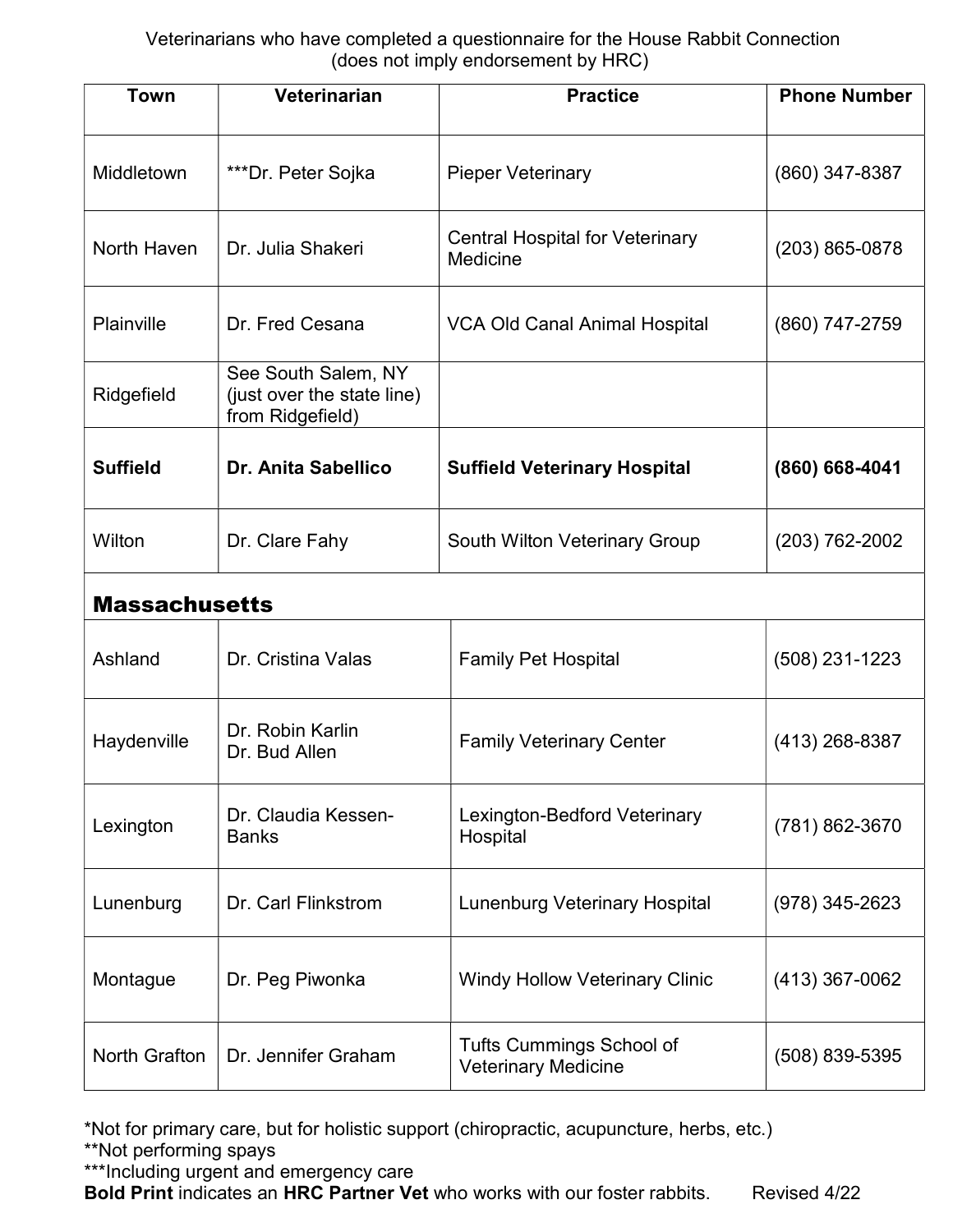| <b>Town</b>               | Veterinarian                            | <b>Practice</b>                                                            | <b>Phone Number</b> |
|---------------------------|-----------------------------------------|----------------------------------------------------------------------------|---------------------|
| Northbridge               | Dr. Sean Sawyer                         | <b>PawSteps Veterinary Center</b>                                          | (508) 234-9987      |
| Pittsfield                | Dr. Michelle Looney                     | Pittsfield Veterinary Hospital / The<br><b>Animal ER of the Berkshires</b> | $(413)$ 499-1580    |
| South Hadley              | Dr. William Benner                      | <b>VCA South Hadley Animal Hospital</b>                                    | $(413) 539 - 9868$  |
| Southborough              | Dr. Joan Ogden<br>Dr. Sharon Westphal   | Southborough Veterinary Hospital                                           | $(508)$ 485-4259    |
| Sunderland                | Dr. Steven Ellis                        | <b>Sunderland Animal Hospital</b>                                          | $(413)$ 665-9821    |
| Wakefield                 | Dr. Astrid Kruse                        | <b>VCA Wakefield Animal Hospital</b>                                       | $(781)$ 245-0045    |
| Walpole                   | Dr. Karen Holmes                        | <b>Windhover Veterinary Center</b>                                         | $(508) 668 - 4520$  |
| Wellesley                 | Dr. Elizabeth Hartman<br>Dr. Janet Tast | <b>Wellesley Animal Hospital</b>                                           | $(781)$ 237-0066    |
| West<br><b>Brookfield</b> | Dr. Alissa Raymond                      | <b>VCA Wickaboag Animal Hospital</b>                                       | (508) 867-9894      |
| Westboro                  | Dr. Brian Moore                         | <b>VCA Westboro Animal Hospital</b>                                        | $(508)$ 366-1444    |
| Williamsburg              | Dr. Dwight Baghdoyan                    | <b>Williamsburg Animal Clinic</b>                                          | (413) 268-7738      |

\*Not for primary care, but for holistic support (chiropractic, acupuncture, herbs, etc.)

\*\*Not performing spays

\*\*\*Including urgent and emergency care